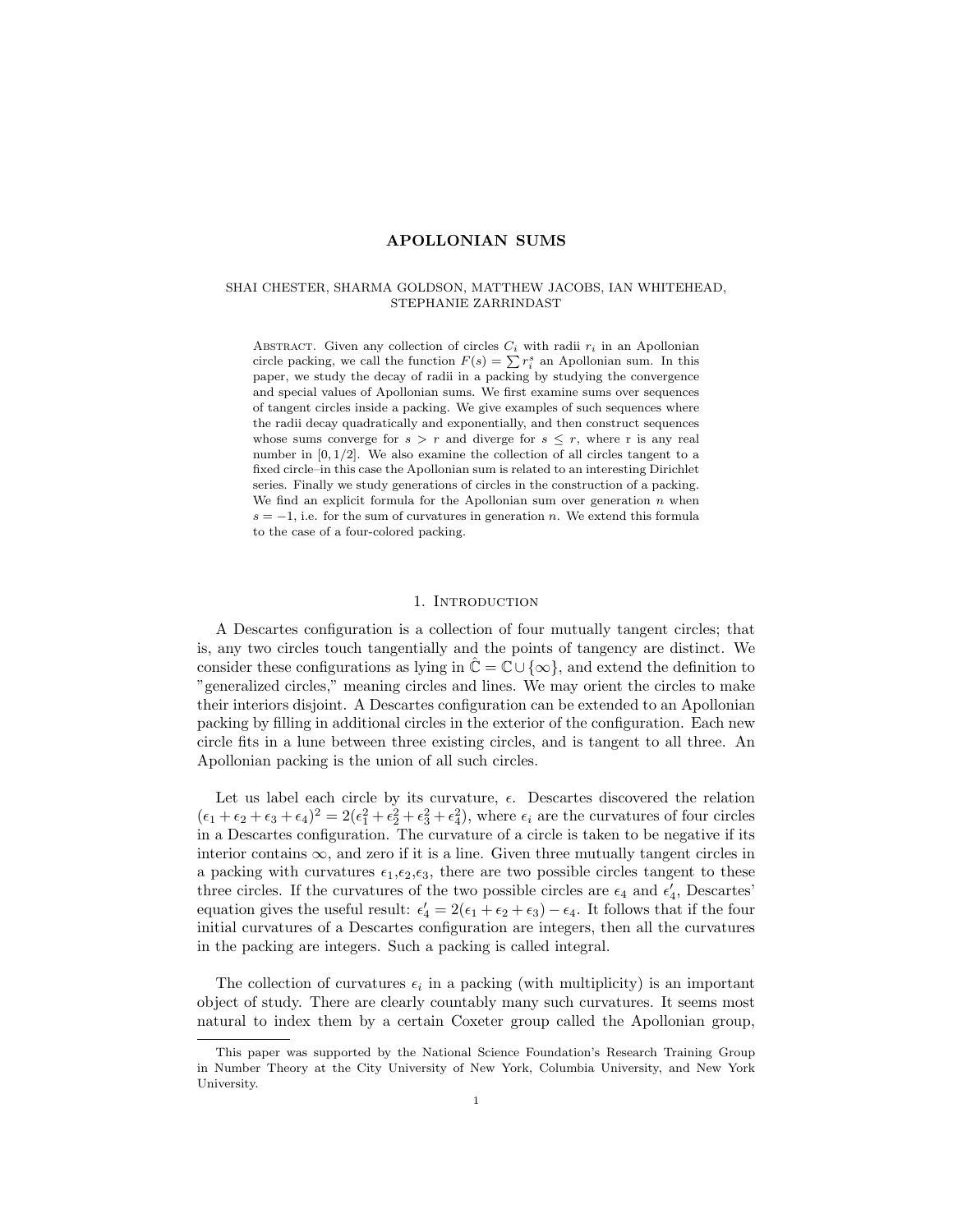2SHAI CHESTER, SHARMA GOLDSON, MATTHEW JACOBS, IAN WHITEHEAD, STEPHANIE ZARRINDAST



Figure 1. An Apollonian packing

which is discussed below, rather than by the integers. The collection of curvatures in an integral Apollonian packing has interesting arithmetic properties; for example, it is conjectured [6] that all sufficiently large integers satisfying certain congruence conditions appear. In this paper we study the collection of curvatures analytically, without assuming integrality, and hope that the analysis sheds some light on the arithmetic. Most of our results apply to all packings, not just integral ones.

Some theorems of Boyd are especially relevant to us. In [2] he studies the number  $N_P(x)$  of circles with curvature at most x in a packing P, and proves that  $\lim_{n\to\infty} \frac{\log N_P(x)}{\log x} = \delta$  (Kontorovich and Oh have recently improved upon this result, finding the asymptotic formula  $N_P(x) \sim c \cdot x^{\delta}$  [8]). In these formulas  $\delta$  is the Hausdorff dimension of the residual set of a packing, i.e. the complement of the interiors of all the circles. Since any two Apollonian packings are equivalent under some Mobius transformation of  $\hat{\mathbb{C}}$ , the residual dimension does not depend on the choice of packing. It is valued at approximately 1.3058 [10], and thought not to have an elementary closed form. Boyd shows that the residual dimension  $\delta$  also appears as the minimal exponent of what we will call an Apollonian sum. Define  $F_P(s) := \sum \epsilon_i^{-s} = \sum r_i^s$  where the  $\epsilon_i$  are the curvatures of all circles in the packing, or equivalently  $r_i$  are all the radii. Then the Apollonian sum  $F_P(s)$ converges for  $s > \delta$  and diverges for  $s < \delta$  [1]. This sum has other properties worth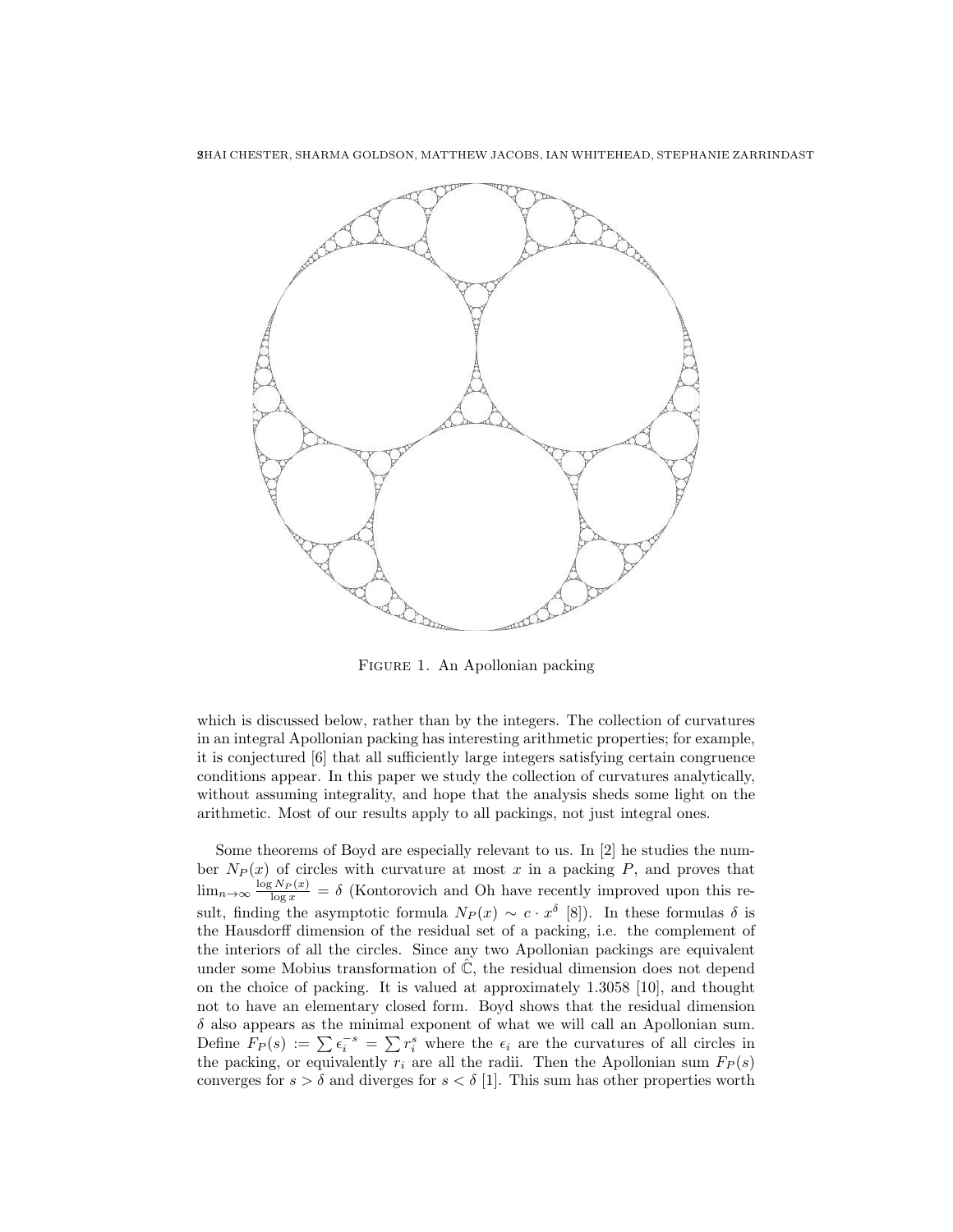noting:  $\pi \cdot F_p(2)$  is simply twice the area of the outer circle, since the residual set has measure zero. The divergence of  $F_P(1)$  can be proven by elementary Euclidean geometry.

In this paper, we study the Apollonian sum above by slicing and dicing it, looking at  $\sum \epsilon_i^{-s}$  where the curvatures  $\epsilon_i$  range over particular subsets of circles in a fixed packing P. For each Apollonian sum we study, we obtain a minimal exponent between zero and  $\delta$ . In many cases, we are able to find explicit formulas relating the Apollonian sum to the Riemann zeta function, Hurwitz zeta functions, or Dirichlet series. The special values of these sums frequently have geometric significance; e.g.  $s = 1$  is a sum of radii while  $s = 2$  is a sum of areas.

In Section 3 we examine sums over sequences of tangent circles within a packing. We study one explicit sequence where the curvatures grow quadratically, so the Apollonian sum, which can be written in terms of Hurwitz zeta functions, has minimal exponent  $1/2$ . We also construct a sequence where the curvatures grow exponentially, producing a minimal exponent of zero, and then show that every real number in  $[0, 1/2]$  is obtained as the minimal exponent of some sequence. Section 4 focuses on the Apollonian sum over all circles tangent to a fixed circle in a packing. Here the minimal exponent is one, and, in the special case where the fixed circle is a line, the Apollonian sum is closely related to an interesting Dirichlet series.

Section 5 is somewhat different. It is natural to build Apollonian packings generation-by-generation, with each new generation of circles filling in the interstices of the last. The Apollonian sum over a generation is a finite sum, so convergence is not an issue. Instead, we attempt to understand the relationship between generations. The special value  $s = -1$  corresponds to a sum of curvatures, and the Descartes formula gives a recursive relation between generations. Mallows [9] has studied generating functions for curvature sums of this type in Apollonian sphere packings. We give an explicit formula for the curvature sum in generation  $n$  of a circle packing. We also partition the circles in a packing into four classes, which we call colors, and give formulas for curvature sums by generation and color. Further study of the Apollonian sums over generations and colors could lead to interesting geometric results.

Acknowledgements: We would like to thank our fellow participants in the New York Number Theory RTG summer program: Alexander Berenbeim, Tabes Bridges, Todd Gaugler, Tim Heath, Karol Koziol, Tasos Moulinos and Warren Wai. We owe a special debt of gratitude to the organizers of the program, Dorian Goldfeld and Lucien Szpiro.

## 2. Background

**The Apollonian Group:** The Apollonian group  $A$  is a Coxeter group on 4 generators with the presentation  $\langle S_1, S_2, S_3, S_4 | S_i^2 = e \rangle$ . We use a particular faithful representation  $A \to GL(4, \mathbb{Z})$ , given by: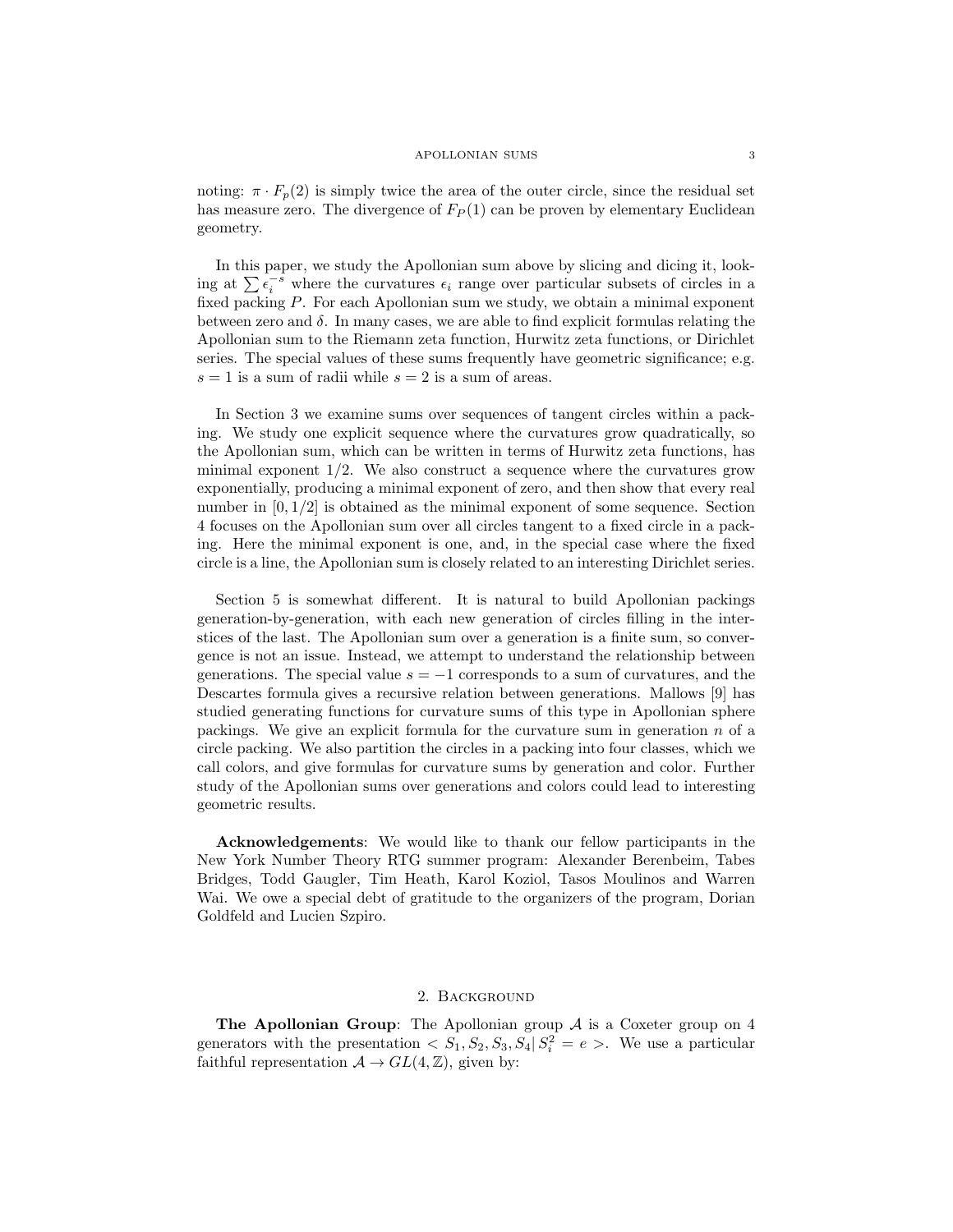−1 2 2 2 1 0 0 0 0 1 0 0 2 −1 2 2 S<sup>1</sup> 7→ , <sup>S</sup><sup>2</sup> 7→ , 0 0 1 0 0 0 1 0 0 0 0 1 0 0 0 1 1 0 0 0 1 0 0 0 0 1 0 0 0 1 0 0 S<sup>3</sup> 7→ , <sup>S</sup><sup>4</sup> 7→ . 2 2 −1 2 0 0 1 0 0 0 0 1 2 2 2 −1 

FIGURE 2. Cayley graph of the Apollonian group.

In this representation, A acts on quadruples  $(\epsilon_1, \epsilon_2, \epsilon_3, \epsilon_4)^T$  satisfying Descartes' equation. The action of  $A$  takes Descartes configurations to Descartes configurations within the same circle packing. For example,  $S_4 \in \mathcal{A}$  takes the Descartes quadruple  $\mathbf{v} = (\epsilon_1, \epsilon_2, \epsilon_3, \epsilon_4)^T$  to the Descartes quadruple  $S_1 \cdot \mathbf{v} = (\epsilon_1, \epsilon_2, \epsilon_3, 2(\epsilon_1 +$  $(\epsilon_2 + \epsilon_3) - (\epsilon_4)^T$ . The circle with curvature  $2(\epsilon_1 + \epsilon_2 + \epsilon_3) - \epsilon_4$  is the second circle tangent to the mutually tangent circles with curvatures  $\epsilon_1$ ,  $\epsilon_2$ , and  $\epsilon_3$ .

If we fix an initial Descartes configuration in a packing  $P$ , we may label every circle by the shortest sequence of generators of  $A$  required to reach it. This is almost a one-to-one correspondence between  $A$  and circles in the packing. The only ambiguity is that all four circles of the initial configuration should be labelled with the identity  $e \in \mathcal{A}$ . We will sometimes abuse notation slightly and refer to subsets of  $A$  and sets of circles in  $P$  interchangeably.

**Apollonian Sums:** Let  $P$  be an Apollonian packing and  $C$  be a collection of circles in P. Then the Apollonian sum over C is defined as  $F_{C,P}(s) = \sum r_i^s$  where the  $r_i$  are the radii of circles in  $C$ . We may also assume that an initial Descartes quadruple is fixed in  $P$  and use the correspondence above to define sums over subsets  $\mathcal{B} \subset \mathcal{A}$ . We will only be interested in Apollonian sums where the summed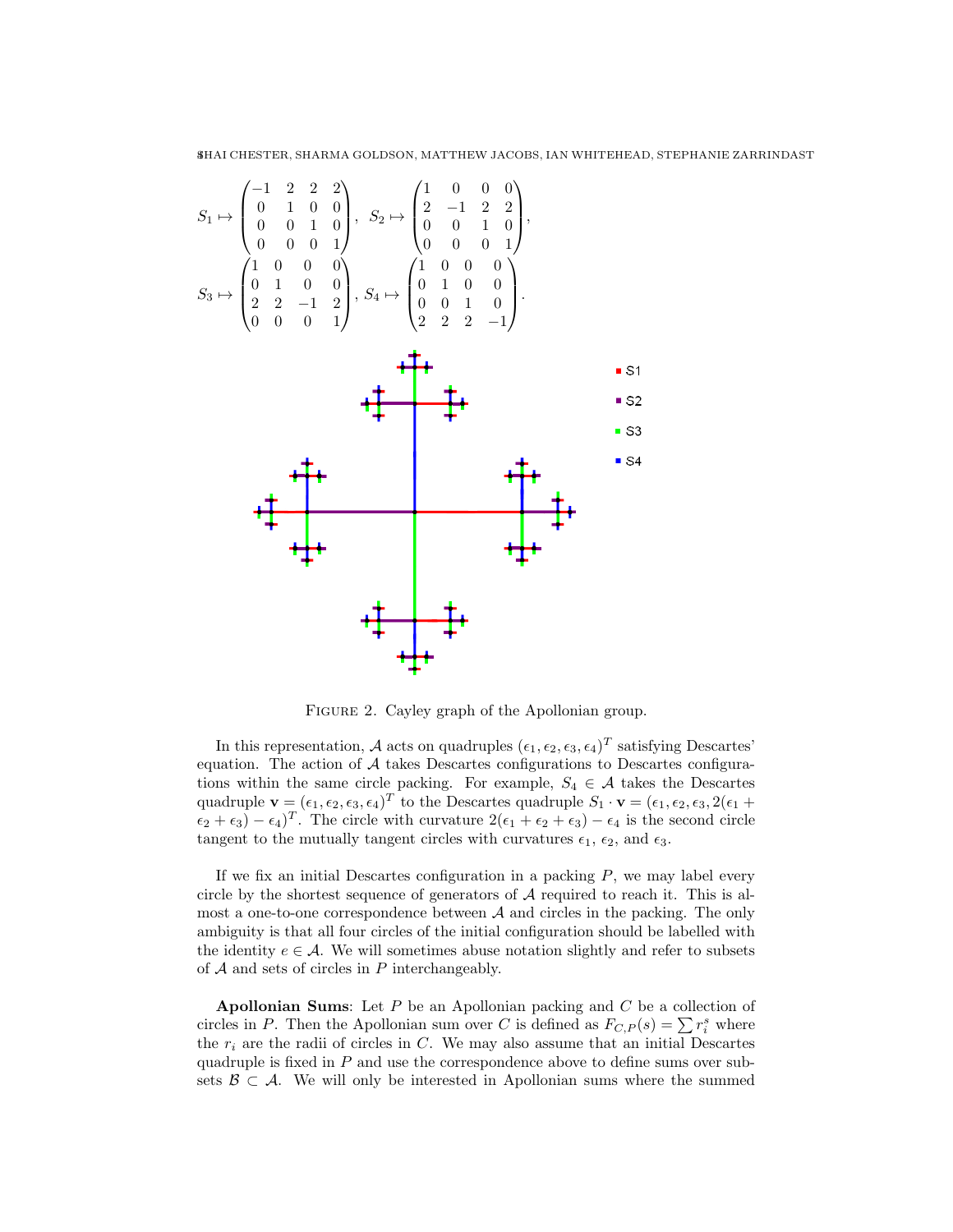circles lie in a bounded region of the complex plane; otherwise the sum will be divergent for all  $s > 0$ .

**Minimal Exponent:** The minimal exponent of an Apollonian sum  $F_{C,P}$  is defined as  $\inf{\sigma > 0 : F_{C,P}(\sigma) < \infty}$ .

We note that any two Descartes configurations (and hence any two packings) are equivalent under a Mobius transformation. As long as the circles remain in a bounded region of the complex plane, the minimal exponent of a sum is invariant under Mobius transformations (since Mobius transformations are Lipschitz away from the point which maps to infinity). Thus we have the following:

**Lemma 2.1.** Given a subset  $\mathcal{B} \subset \mathcal{A}$ , the minimal exponent of the sum over  $\mathcal{B}$  is independent of the choice of packing and initial configuration.

Hurwitz Zeta Function: The Hurwitz zeta function is a generalization of the Riemann zeta function and is given by  $\zeta(s,\alpha) = \sum_{n=0}^{\infty} \frac{1}{(n+\alpha)^s}$  when  $\Re(s) > 1$ . When  $\alpha$  is rational the Hurwitz zeta function may be written as a linear combination Dirichlet L-series. In general the Hurwitz zeta function satisfies a functional equation and has meromorphic continuation in s to the whole complex plane. As a function of  $\alpha$  where  $s \neq 1$  is fixed  $\zeta(s, \alpha)$  is analytic on  $\Re(\alpha) > 0$  [7].

### 3. Sums Over Paths

In this section we take Apollonian sums over sequences of tangent circles inside a packing. We may identify these with sequences of generators in the Apollonian group. Let  $\mathcal{A}_{\infty}$  be the set of all infinite sequences where the entries are the generators of A and no two adjacent entries are the same. Any truncation of the sequence gives an element of A.

A sequence  $\mathbf{x} = \dots s_{i_3} s_{i_2} s_{i_1} \in \mathcal{A}_{\infty}$  applied to an initial Descartes configuration gives rise to a sequence of circles  $c_i$  with radii  $r_i$ . Lemma 2.1 implies that the minimal exponent of the sequence is independent of the initial configuration. It follows that the minimal exponent depends only on the tail of  $\mathbf{x} \in A_{\infty}$  not the first finitely many terms.

We begin with sums over the sequences in  $\mathcal{A}_{\infty}$  generated by 2 of the  $S_i$  matrices. We find an explicit formula for all such sums, which clearly demonstrates that the minimal exponent is  $\frac{1}{2}$ , and which can be put in terms of an infinite series of Hurwitz zeta functions. We note that the radii of these sums grow quadratically, as opposed to exponentially, which makes them the slowest growing sums in any Apollonian packing. By reordering Descartes quadruples we only need consider sums of the form  $\ldots S_1S_2S_1S_2$ .

**Proposition 3.1.** The sum over the sequence  $\mathbf{x} = \dots S_1 S_2 S_1 S_2$  is given by  $F_{\mathbf{x},p}(s) =$  $(c+d)^{-s}\sum_{n=1}^{\infty}((n+\frac{a-b+c+d}{2(c+d)})^2-\frac{cd}{(c+d)^2})^{-s}$  where  $(a,b,c,d)$  is the initial quadruple and c, d correspond to the fixed circles.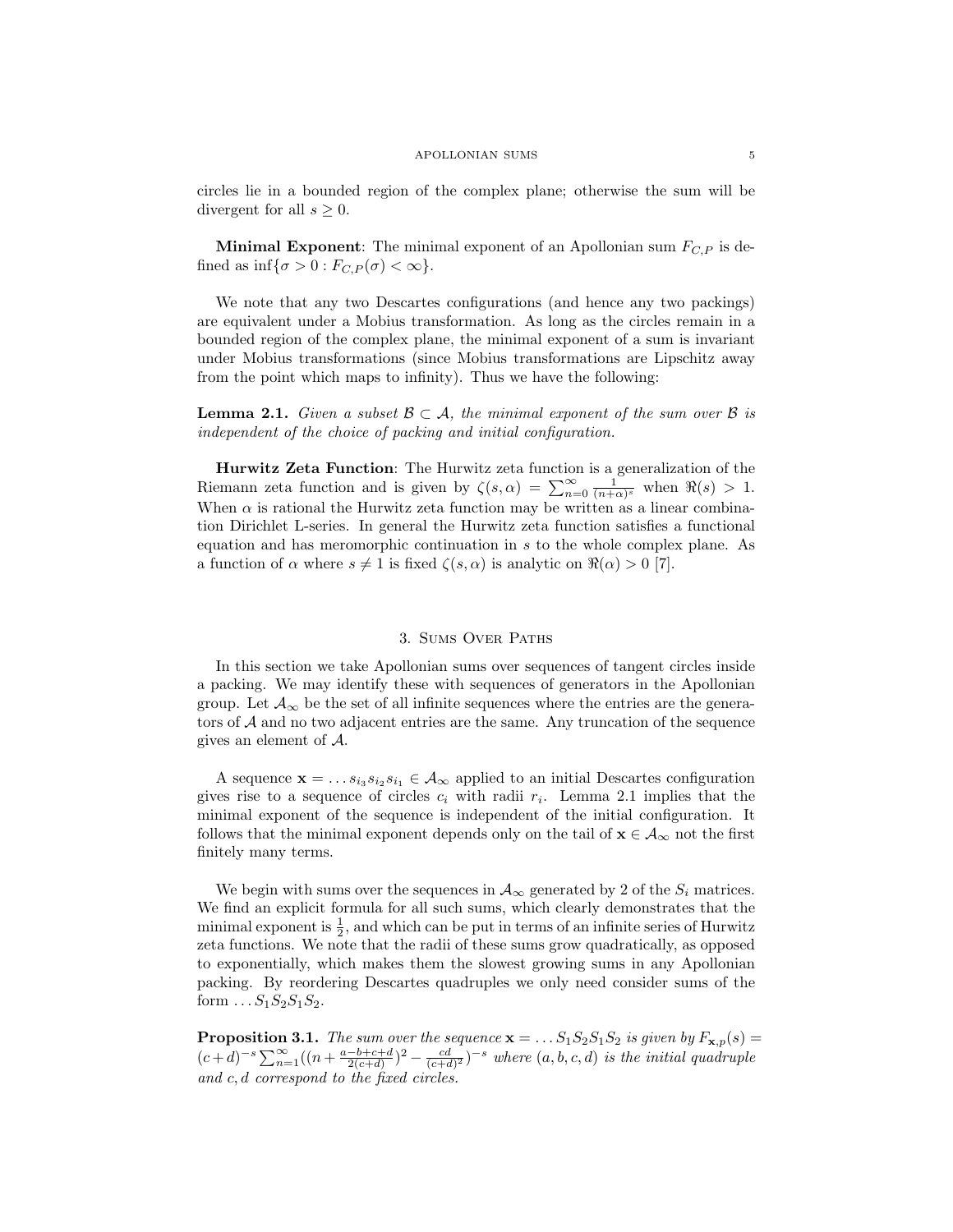*Proof.* We begin by computing  $(S_1S_2)^n$  which is given by:

(1) 
$$
\begin{pmatrix} 2n+1 & -2n & 4n^2+2n & 4n^2+2n \\ 2n & 1-2n & 4n^2-2n & 4n^2-2n \\ 0 & 0 & 1 & 0 \\ 0 & 0 & 0 & 1 \end{pmatrix}.
$$

Applying this transformation to the Descartes quadruple  $(a, b, c, d)$  gives

(2)  $(4n^2(c+d) + 2n(a-b+c+d) + a, 4n^2(c+d) + 2n(a-b-c-d) + b, c, d).$ 

Notice that the first two entries are quadratic in  $n$  with discriminant 16cd by the Descartes equation. Summing over  $n$  gives (3)

$$
F_{\mathbf{x},p}(s) = \sum_{n=1}^{\infty} (4(c+d)(n+\frac{a-b+c+d}{4(c+d)})^2 - \frac{cd}{c+d})^{-s} + (4(c+d)(n+\frac{a-b-c-d}{4(c+d)})^2 - \frac{cd}{c+d})^{-s}.
$$

Simplifying we obtain the final result.  $\Box$ 

**Corollary 3.2.** Sequences on 2 generators always have minimal exponent  $\frac{1}{2}$ , unless the initial Descartes quadruple is of the form  $(1, 1, 0, 0)$ . In fact, this shows that all sequences on 2 generators lie in a bounded region of the complex plane, except for this case.

Corollary 3.3. When one of the fixed circles is zero, i.e. the quadruple contains a line, the sum simplifies to  $c^{-s}\zeta(2s, \frac{a-b+3c}{2c})$ . If the initial quadruple is  $(1,0,1,0)$ , the sum is  $\zeta(2s) - 1$ .

Corollary 3.4. By performing binomial expansion on the sum in Proposition 3.2 we get an alternative form

(4) 
$$
F_{\mathbf{x},p}(s) = (c+d)^{-s} \sum_{k=0}^{\infty} {\binom{-s}{k}} \left(\frac{-cd}{(c+d)^2}\right)^k \zeta(2s+2k, \frac{3}{2} + \frac{a-b}{2(c+d)})
$$

Corollary 3.5. By partial fraction decomposition the sum of the radii is (5) √

$$
F_{\mathbf{x},p}(1) = \frac{1}{2\sqrt{cd}} \sum_{n=1}^{\infty} (n + \frac{a-b+c+d}{2(c+d)} - \frac{\sqrt{cd}}{c+d})^{-1} - (n + \frac{a-b+c+d}{c+d} + \frac{\sqrt{cd}}{c+d})^{-1}.
$$

.

The sum of the areas is

(6) 
$$
\pi F_{\mathbf{x},p}(2) = \frac{\pi}{4cd} \sum_{n=1}^{\infty} ((\alpha \beta_{+})^{-1} - (\alpha \beta_{-})^{-1} + (\beta_{+})^{-2} + (\beta_{-})^{-2}
$$

where  $\alpha = \frac{\sqrt{cd}}{c+d}$ ,  $\beta_{\pm} = n + \frac{a-b+c+d}{2(c+d)} \pm \frac{\sqrt{cd}}{c+d}$ 

We now explore more general sequences in  $A_{\infty}$ . We will primarily be concerned with the minimal exponent of these sequences. For computational convenience, we will work below in the circle packing with initial Descartes configuration  $(0, 2, 2, 0)$ . This packing has long been studied in connection with the theory of Diophantine approximation. We give some background on this connection in the following definitions.

**The Stern-Brocot Tree** Given 2 fractions  $\frac{a}{b}$ ,  $\frac{c}{d}$  we define the mediant of the fractions to be  $\frac{a+c}{b+d}$ . Consider the fractions  $\frac{0}{1}, \frac{1}{0}$ . The mediant is  $\frac{1}{1}$ , the root of the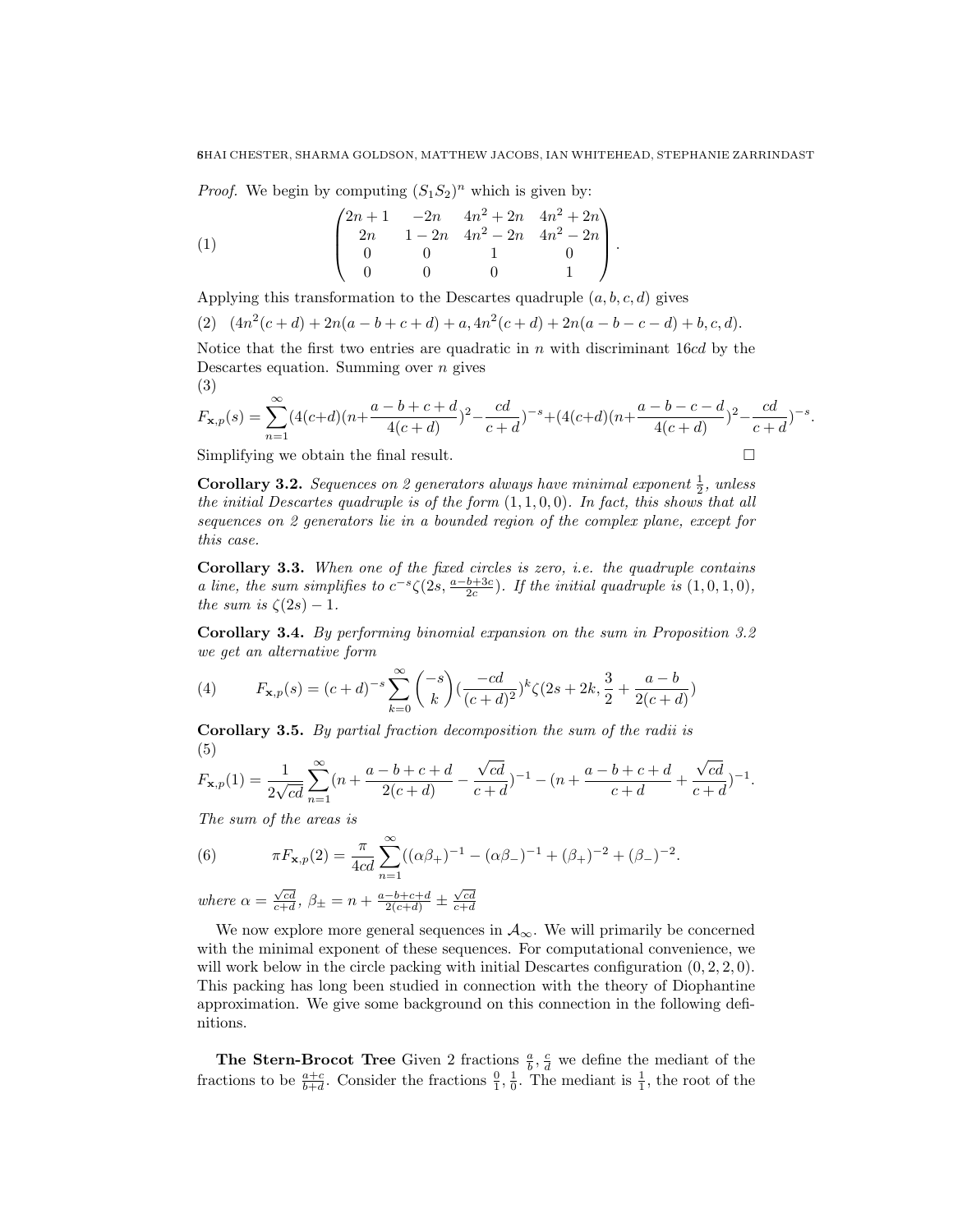Stern-Brocot tree.  $\frac{1}{1}$  has two children  $\frac{1}{2}$  and  $\frac{2}{1}$  formed by taking the mediant of  $\frac{1}{1}$  with  $\frac{0}{1}$  and  $\frac{1}{0}$  respectively. In general each node  $\frac{p}{q}$  of the tree has two offspring which result from taking the mediant of  $\frac{p}{q}$  with one of its two parents (see figure 3). Each fraction  $\frac{p}{q}$  in the tree is in lowest possible terms, i.e. p, q are always relatively prime. In fact the Stern-Brocot tree and positive rational numbers are in one-toone correspondence. There is also a deep connection between the Stern-Brocot tree and continued fractions. If  $[a_0; a_1, \ldots, a_n]$  is the continued fraction representation of a rational number in the tree then its two offspring are  $[a_0; a_1, \ldots, a_n + 1]$  and  $[a_0; a_1, \ldots, a_n-1, 2]$ . Given any irrational number x there is a unique branch in the Stern-Brocot tree that converges to x. [3] [12]



Figure 3. The Stern-Brocot Tree.

Fractions in the Stern-Brocot tree also correspond to certain circles, called Ford circles, in the  $(0, 2, 2, 0)$  packing. The basis for this correspondence is explained by the following simple lemma, which follows from Descartes' equation.

**Lemma 3.6.** Suppose that mutually tangent circles of curvatures  $m^2$  and  $n^2$  are also tangent to a line. If we add a new circle between the two circles and the line, it has curvature  $(m+n)^2$ .

Ford Circles: For any two relatively prime integers  $m, n$  the circle with center  $(\frac{m}{n}, \frac{1}{2n^2})$  and radius  $\frac{1}{2n^2}$  is a Ford circle. Every Ford circle is tangent to the real line and no two Ford circles intersect except for points of tangency [4]. Ford circles are a subset of the  $(0, 2, 2, 0)$  circle packing, and are the result of only using the first three generators  $S_1, S_2, S_3$ . If we identify one circle and one line in the initial configuration as the parents  $\frac{0}{1}$  and  $\frac{1}{0}$ , then Ford circles correspond to fractions in the Stern-Brocot tree. The point of tangency between a Ford circle and the real line is precisely the Stern-Brocot fraction. The curvature of a Ford circle is twice the square of the denominator of the Stern-Brocot fraction.

**Proposition 3.7.** There exists a sequence in  $A_{\infty}$  with minimal exponent 0.

*Proof.* Consider the repeating sequence  $\ldots S_3S_2S_1S_3S_2S_1$  applied to the circle packing  $(0, 2, 2, 0)$ . This produces a sequence of Ford circles whose radii are  $\frac{1}{f_n^2}$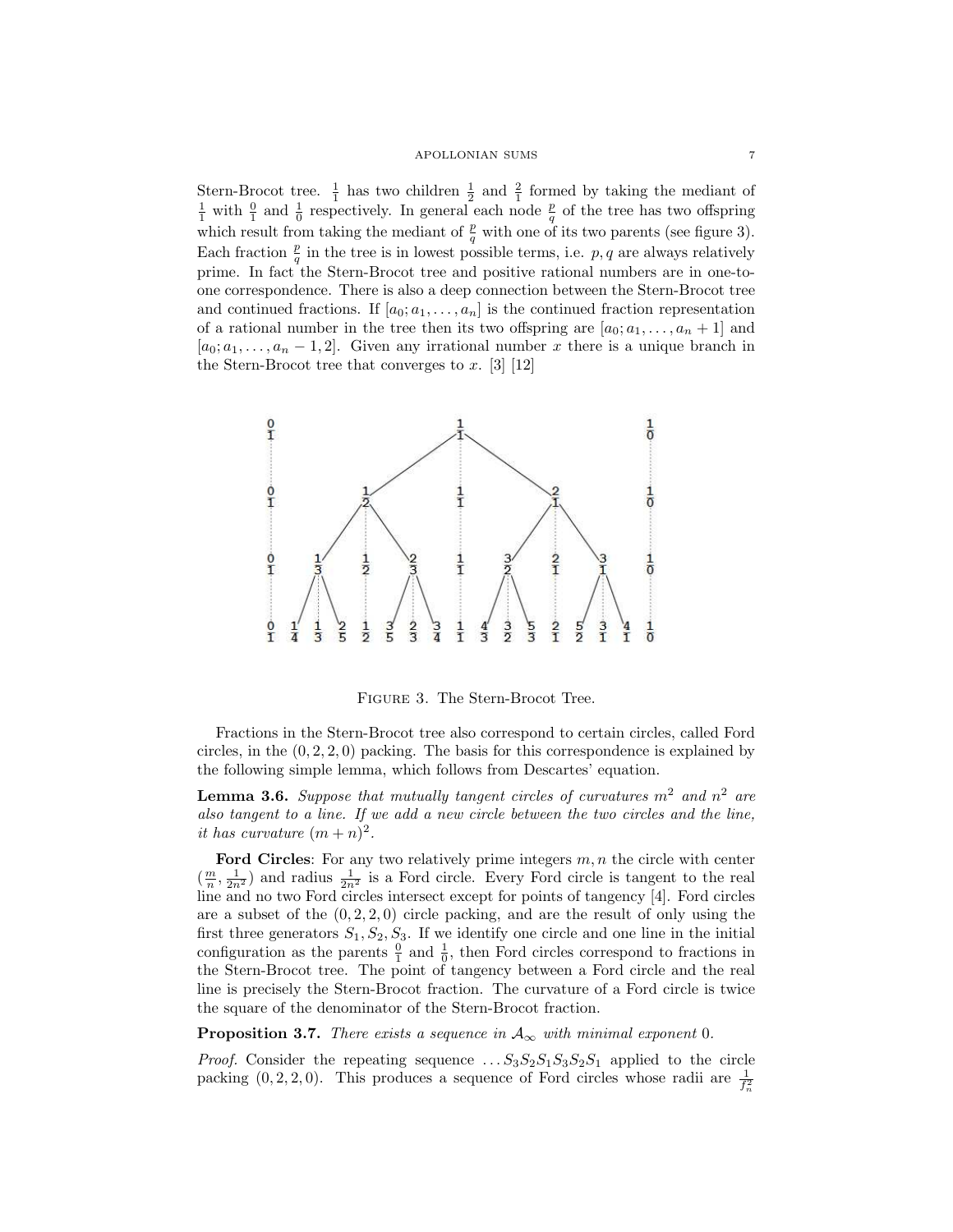8SHAI CHESTER, SHARMA GOLDSON, MATTHEW JACOBS, IAN WHITEHEAD, STEPHANIE ZARRINDAST



Figure 4. Ford Circles.

where  $f_n = \frac{(1+\sqrt{5})^n - (1-\sqrt{5})^n}{2^n \sqrt{5}}$  $\frac{n^2 - (1 - \sqrt{5})^n}{2^n \sqrt{5}}$  is the *n<sup>th</sup>* Fibonacci number. It follows immediately that the Apollonian sum  $\sum_{n=1}^{\infty} f_n^{-2s}$  has minimal exponent  $s = 0$ .

**Theorem 3.8** (Graham et al [6]). When applied to an initial configuration  $(a, b, c, d)$ with  $a < 0 < b \leq c \leq d$  and  $a + b + c \geq d$ , the curvatures from the sequence  $\ldots S_4S_3S_2S_1S_4S_3S_2S_1$  grow faster than any other sequence and the curvatures from the sequence  $... S_4 S_3 S_4 S_3$  grow slower than any other sequence.

Along with our above results, Theorem 3.8 shows that the minimal exponent of any sequence must lie in the set  $[0, \frac{1}{2}]$ . This leads to the natural question: can the minimal exponent of a sequence be any element of  $[0, \frac{1}{2}]$ ? The following theorem answers the question affirmatively.

**Theorem 3.9.** The minimal exponent map  $M : A_{\infty} \to [0, \frac{1}{2}]$  is surjective.

We will prove the theorem by constructing sequences in the  $(0, 2, 2, 0)$  circle packing that have minimal exponent  $\beta \in (0, \frac{1}{2})$ . The key will be to consider increasing functions  $\varphi : \mathbb{N} \to \mathbb{N}$  with sufficiently large growth rates. First we begin with a technical lemma.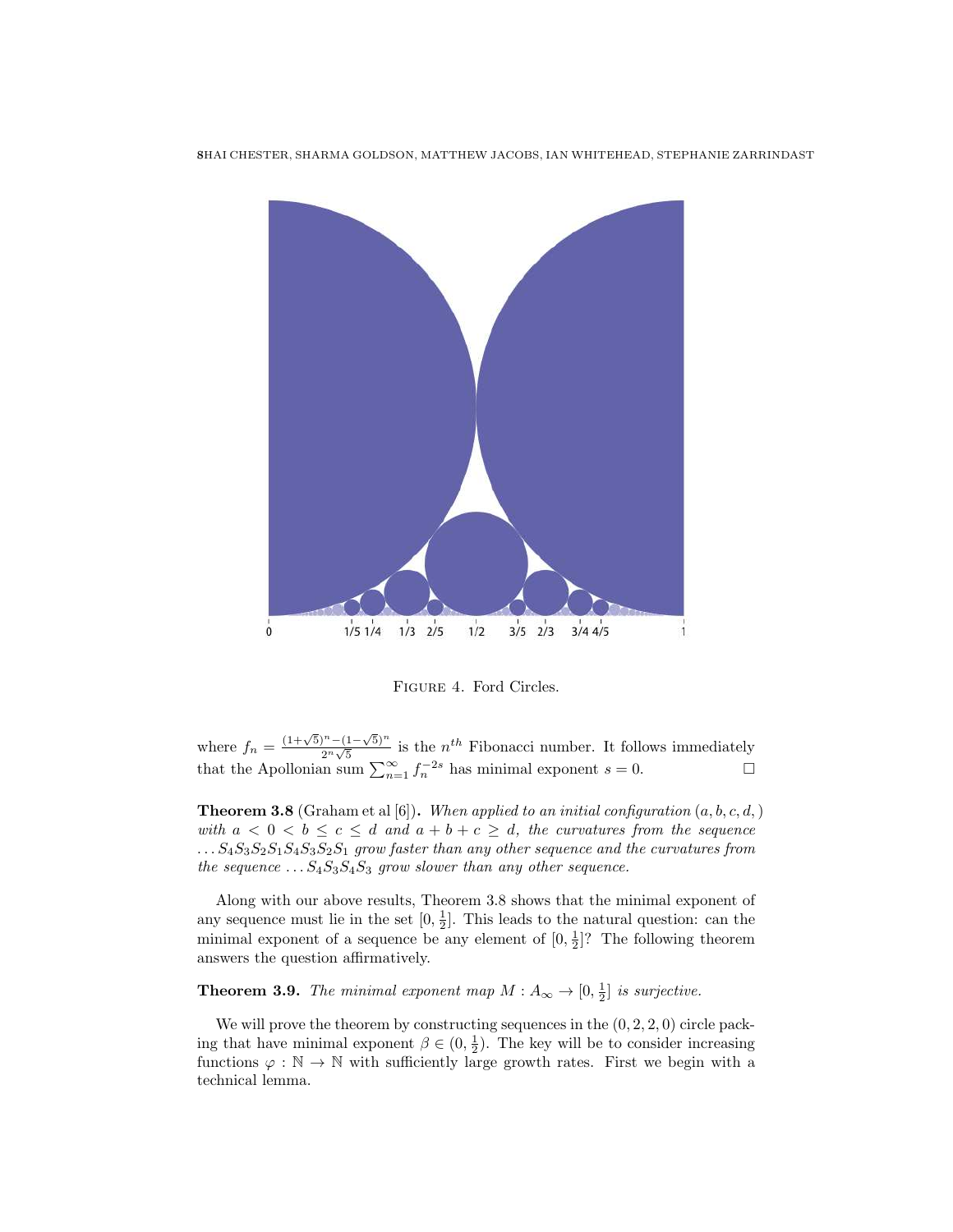**Lemma 3.10.** Let  $g(x)$  and  $h(x)$  be polynomials of degree 2 with positive coefficients. Set

(7) 
$$
F_{\varphi}(s) = \sum_{n=1}^{\infty} \frac{1}{\Pi_{m=0}^{n-1} g(\varphi(m))^{s}} \sum_{k=0}^{\varphi(n)} \frac{1}{h(k)^{s}}.
$$

If we let  $\varphi(n) = \lfloor 2^{\alpha^n} \rfloor$  for  $\alpha \in (1, \infty)$  then the minimal exponent of  $F_{\varphi}$  is  $\frac{\alpha - 1}{2\alpha}$ .

*Proof.* If  $s > \frac{1}{2}$  then the inner sum is bounded and the series clearly converges. Thus we need only consider  $s \in (0, \frac{1}{2})$ . For  $x \geq 1$  we have the trivial inequalitiy  $\gamma_1 x^2 \leq h(x) \leq \gamma_2 x^2$  where  $\gamma_1$  is the degree 2 coefficient of h and  $\gamma_2$  is the sum of the coefficients of  $h$ . Estimating the inner sum with an integral we have the following bounds:

$$
(8) \qquad \sum_{n=1}^{\infty}\frac{\frac{\gamma_{2}^{-s}}{1-2s}(\varphi(n)^{1-2s}-1)}{\Pi_{m=0}^{n-1}g(\varphi(m))^{s}}\leq F_{\varphi}(s)\leq \sum_{n=1}^{\infty}\frac{\frac{2}{h(0)^{s}}+\frac{\gamma_{1}^{-s}}{1-2s}(\varphi(n)^{1-2s}-1)}{\Pi_{m=0}^{n-1}g(\varphi(m))^{s}}.
$$

The growth of the denominator and the restriction  $s \in (0, \frac{1}{2})$  makes it readily apparent that the upper and lower bounds converge if and only if the series  $\sum_{n=1}^{\infty} \frac{\varphi(n)^{1-2s}}{\Pi^{n-1}g(\varphi(m))}$  $\frac{\varphi(n)}{\prod_{m=0}^{n-1} g(\varphi(m))^s}$  converges. If  $\beta_1$  is the degree 2 coefficient of g and  $\beta_2$  is the sum of the coefficients of  $q$  we get the bound (9)

$$
\sum_{n=1}^{+\infty} \frac{\varphi(n)}{\beta_2^{s(n-1)} \Pi_{m=0}^n \varphi(m)^{2s}} \le \sum_{n=1}^{\infty} \frac{\varphi(n)}{\varphi(n)^{2s} \Pi_{m=0}^{n-1} g(\varphi(m))^s} \le \sum_{n=1}^{\infty} \frac{\varphi(n)}{\beta_1^{s(n-1)} \Pi_{m=0}^n \varphi(m)^{2s}}
$$

The lower bound converges if and only if the upper bound converges and convergence is unaffected by replacing  $\varphi(n)$  with  $2^{\alpha^n}$ . We have now shown that  $F_{\varphi}$  converges if and only if  $\sum_{n=1}^{\infty} \beta_2^{-s(n-1)} 2^{\alpha^n (1-2s \sum_{m=0}^n \alpha^{m-n})}$  converges. Since  $\lim_{n\to\infty}\sum_{m=0}^n\alpha^{m-n}=\frac{\alpha}{\alpha-1}$  it follows that  $F_\varphi$  converges for  $s>\frac{\alpha-1}{2\alpha}$  and diverges for  $s < \frac{\alpha - 1}{2\alpha}$ as desired.  $\Box$ 

Construction of an intermediate sequence: For any irrational number  $x \in \mathbb{R}$  $(0, 1)$ , the continued fraction of x defines a unique path in the Stern-Brocot tree converging to  $x$ , which in turn defines a sequence of tangent Ford circles in the  $(0, 2, 2, 0)$  packing. By choosing an appropriate irrational number we can get a sequence with minimal exponent  $s \in (0, \frac{1}{2})$ . Consider the irrational number x with continued fraction  $[0; 1, \varphi(1), 1, \varphi(2), \ldots]$  written:

(10) 
$$
x = \frac{1}{1 + \frac{1}{\varphi(1) + \frac{1}{1 + \frac{1}{\varphi(2) + \frac{1}{\ddots}}}}}
$$

The path converging to x in the Stern-Brocot tree is most easily described using continued fractions as follows:

(11)

 $[0; 2], [0; 1, 2], [0; 1, 3], \ldots [0; 1, \varphi(1) + 1], [0; 1, \varphi(1), 2], [0; 1, \varphi(1), 1, 2], \ldots [0; 1, \varphi(1), 1, \varphi(2) + 1] \ldots$ Let  $S_x$  be this sequence of rational numbers. We denote the corresponding sequence of circles by  $C(p,q)$  where  $\frac{p}{q} \in S_x$  and p, q are relatively prime. The curvature of

.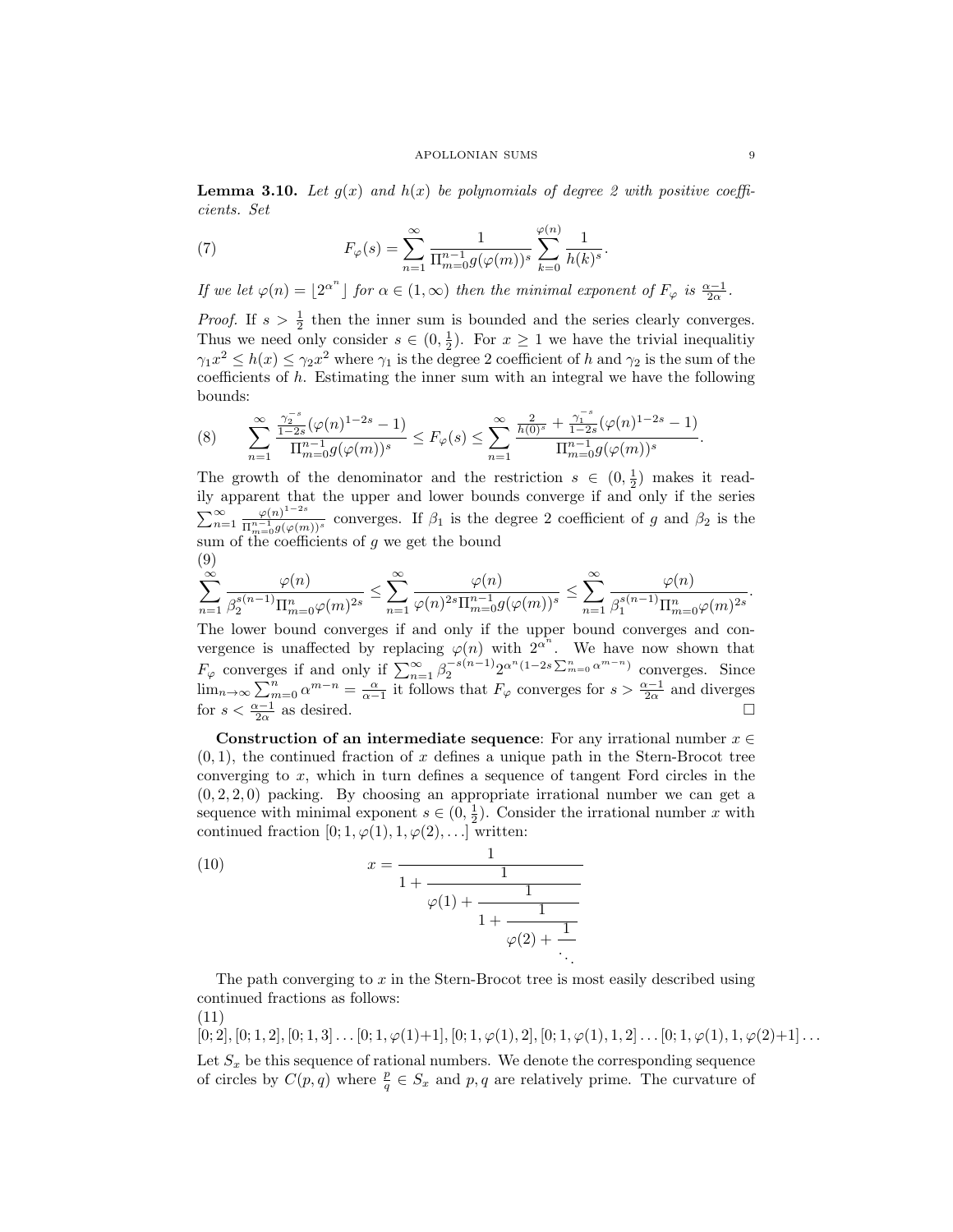$C(p,q)$  is  $2q^2$ . Thus the Apollonian sum is given by  $G_{\varphi}(s) = 2^{-s} \sum_{\frac{p}{q} \in S_x} \frac{1}{q^{2s}}$ . Unfortunately this form is not very useful but we can find recursive formulas to make the sum tractable.

Every continued fraction of the form  $[0; 1, \varphi(1), \ldots, 1, \varphi(m)]$  or of the form  $[0; 1, \varphi(1), \ldots, \varphi(m)]$ 1] is a convergent of x. Let  $\frac{p_n}{q_n}$  be the fractional representation of the  $n^{th}$  convergent with  $p_n, q_n$  relatively prime. Then it is a well known result from continued fractions that  $q_n = a_n q_{n-1} + q_{n-2}$  where  $a_n$  is the  $n^{th}$  entry in the continued fraction. In the case of the convergents of x,  $q_{2n+1} = q_{2n} + q_{2n-1}$  and  $q_{2n} = \varphi(n)q_{2n-1} + q_{2n-2}$ . Thus  $q_{2n+1} = (\varphi(n)+1)q_{2n-1} - q_{2n-3}$ . Since the denominators are strictly increasing, it follows that  $\varphi(n)q_{2n-1} \leq q_{2n+1} \leq (\varphi(n)+1)q_{2n-1}$ . Therefore  $\Pi_{m=1}^n \varphi(m) \leq q_{2n+1} \leq \Pi_{m=1}^n (\varphi(m) + 1)$ . There are  $\varphi(n) + 1$  circles between  $q_{2n-1}$  and  $q_{2n+1}$  counting  $q_{2n+1}$  but not  $q_{2n-1}$ . The denominator of the  $k^{th}$ circle between  $q_{2n-1}$  and  $q_{2n+1}$  is given by  $(k+1)q_{2n-1} + q_{2n-2}$  which is between  $(k + 1)q_{2n-1}$  and  $(k + 2)q_{2n-1}$ . Finally we have (12)

$$
2^{-s} \sum_{n=1}^{\infty} \frac{1}{\Pi_{m=1}^{n-1} (\varphi(m)+1)^{2s}} \sum_{k=0}^{\varphi(n)} \frac{1}{(k+2)^{2s}} \le G_{\varphi}(s) \le 2^{-s} \sum_{n=1}^{\infty} \frac{1}{\Pi_{m=1}^{n-1} \varphi(m)^{2s}} \sum_{k=0}^{\varphi(n)} \frac{1}{(k+1)^{2s}}.
$$

If we take  $\varphi(n) = \lfloor 2^{\alpha^n} \rfloor$  then  $G_{\varphi}$  is bounded by sums satisfying Lemma 3.10. Thus  $G_{\varphi}$  has minimal exponent  $\frac{\alpha-1}{2\alpha}$ . This completes the proof of Theorem 3.9.

Using a slightly modified sequence we can prove a more precise result that does not rely on the  $(0, 2, 2, 0)$  packing or continued fractions.

**Theorem 3.11.** Let  $D \subset A_{\infty}$  be the set of sequences where all 4 generators appear infinitely many times. Then the minimal exponent map  $M: D \to [0, \frac{1}{2}]$  is surjective.

Proof. Consider the sequence:

(13) 
$$
\mathbf{x} = \dots S_4 S_3 \underbrace{S_2 S_1 \dots S_2 S_1}_{\varphi(3)} S_1 S_2 \underbrace{S_4 S_3 \dots S_4 S_3}_{\varphi(2)} S_4 S_3 \underbrace{S_2 S_1 \dots S_2 S_1}_{\varphi(1)} \in A_{\infty}
$$

Set  $a_n$  to be the curvature of circle obtained after the  $n^{th}$  repeat is broken. Set  $b_n$  to be the curvature of the circle immediately after  $a_n$ . Let the  $n^{th}$  chain be all of the circles including and after  $b_n$  and before  $a_{n+1}$ . Denote the  $k^{th}$  circle in the  $n^{th}$  chain by  $D(n,k)$  where  $0 \leq k \leq \varphi(n)$ . For compactness of notation we set  $p_n = D(n, \varphi(n)), q_n = D(n, \varphi(n) - 1)$ . By Decartes' equation we get the following formulas:

(14) 
$$
a_n = 2(p_{n-1} + q_{n-1} + p_{n-2}) - q_{n-2}
$$

$$
D(n, 0) = b_n = 2(a_n + p_{n-1} + q_{n-1}) - p_{n-2}
$$

$$
D(n, 1) = 2(q_{n-1} + b_n + p_{n-1}) - a_n
$$

$$
D(n, k) = 2(p_{n-1} + q_{n-1} + D(n, k - 1)) - D(n, k - 2) \quad (2 \le k \le \varphi(n)).
$$

Iterating the expression for  $D(n, k)$  we obtain, for all  $(0 \leq k \leq \varphi(n))$ :

(15) 
$$
D(n,k) = (k+2)(k+3)(q_{n-1} + p_{n-1}) + (k+3)p_{n-2} - (k+2)q_{n-2}.
$$

We work with a bounded packing so that the curvatures of the circles are eventually strictly increasing. Therefore we have bounds for  $D(n, k)$ :  $g_1(k)p_{n-1} \leq$  $D(n,k) \le g_2(k)p_{n-1}$  where  $g_1(k) = k^2 + 5k + 6$  and  $g_2(k) = 2k^2 + 11k + 15$ . Applied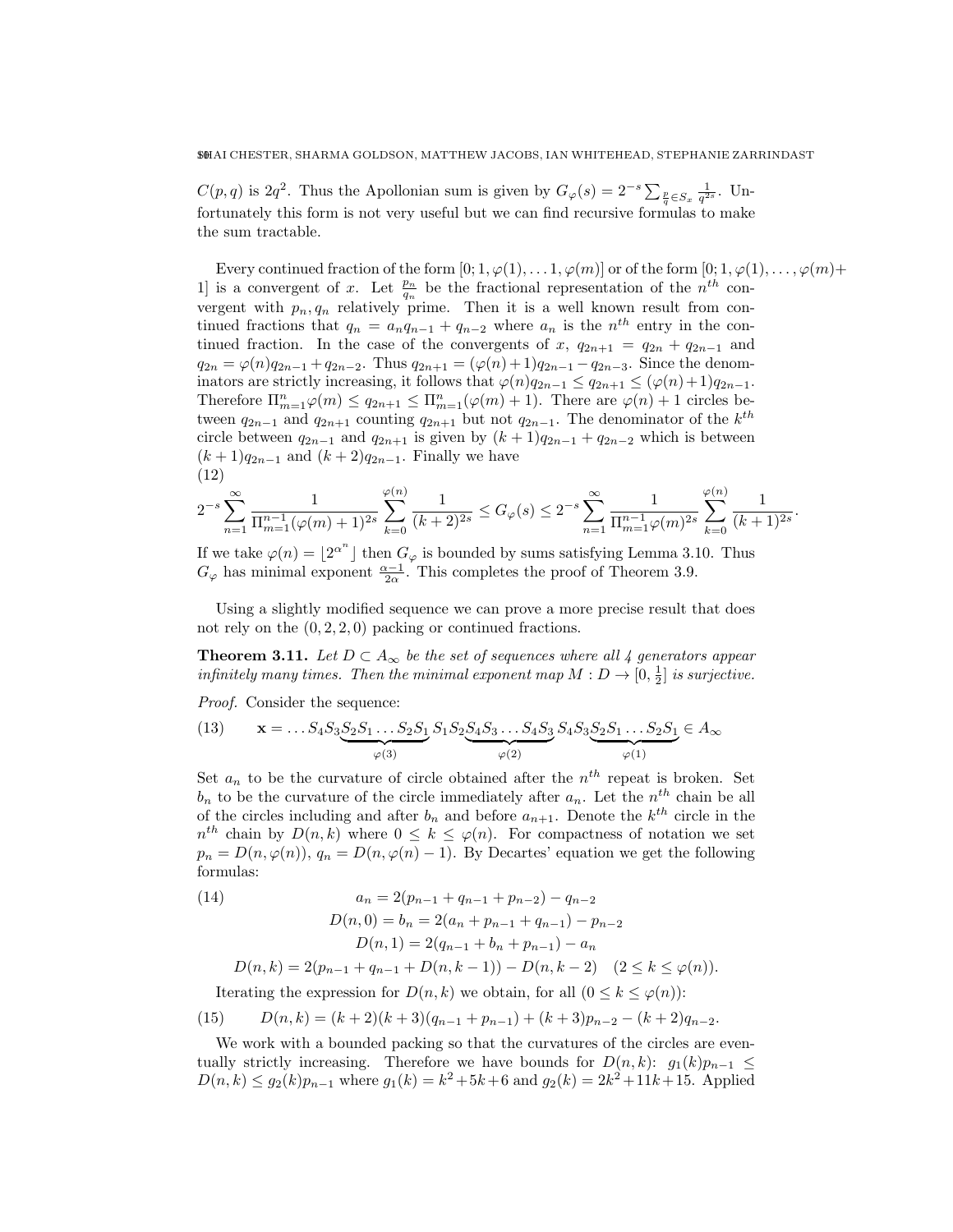inductively, this gives bounds for  $p_n: \Pi_{m=2}^n g_1(\varphi(m))p_1 \leq p_n \leq \Pi_{m=2}^n g_2(\varphi(m))p_1$ . Hence  $g_1(k)\Pi_{m=2}^{n-1}g_1(\varphi(m))p_1 \leq D(n,k) \leq g_2(k)\Pi_{m=2}^{n-1}g_2(\varphi(m))p_1$ . The sum over the sequence is given by  $G_{\varphi}(s) = \sum_{n=1}^{\infty} \left( \frac{1}{a_n^s} + \sum_{k=0}^{\varphi(n)} \frac{1}{D(n,k)^s} \right)$ . The  $a_n$  grow exponentially so we may ignore them. The rest of the sum is bounded by sums satisfying Lemma 3.10.  $\Box$ 

Theorem 3.12. Every periodic sequence on more than 2 generators has minimal exponent 0.

*Proof.* Let  $\mathbf{x} = \ldots s_{i_m} \ldots s_{i_1} s_{i_m} \ldots s_{i_1}$  be a periodic sequence and let  $H_{\mathbf{x}}(s)$  be the sum over the sequence. Let  $h(k, n)$  be the curvature of the  $(nm+k)^{th}$  circle, where  $1 \leq k \leq m$  and  $n \geq 1$ . Since the sequence of circles lies in a bounded region, the curvatures are eventually strictly increasing. Thus we know  $h(1, n) \leq h(k, n)$ for n sufficiently large. By Descartes' equation we have  $h(1, n) = 2(h(m, n - 1) +$  $v(n) + u(n) - w(n)$  where v, u, w correspond to the curvatures of some circles in the packing. Since the sequence is over more than 2 generators we may assume  $v(n) = h(c, n-1)$  and  $w(n) = h(d, n-1)$  for some  $1 \leq c, d \leq m-1$  and  $c \neq d$ . Let  $\gamma$  be the smallest curvature in the entire packing. Next we may choose N so large that  $h(m, N) > 2\gamma$  and  $h(1, N) > 0$ . Then for  $n > N$  we have

$$
h(1, n) = 2h(m, n - 1) + 2h(c, n - 1) + 2u(n) - h(d, n - 1)
$$
  
\n
$$
\geq 2h(m, n - 1) + 2h(1, n - 1) + 2\gamma - h(m - 1, n - 1)
$$
  
\n
$$
\geq h(m, n - 1) + 2h(1, n - 1) + 2\gamma
$$
  
\n
$$
\geq 2h(1, n - 1)
$$
  
\n...  
\n(16)  
\n
$$
\geq 2^{n-N}h(1, N).
$$

Finally,

$$
H_{\mathbf{x}}(s) \leq \sum_{n=1}^{N} \sum_{k=1}^{m} \frac{1}{h(k,n)^s} + \sum_{n>N} \frac{m}{h(1,n)^s}
$$
  

$$
\leq \sum_{n=1}^{N} \sum_{k=1}^{m} \frac{1}{h(k,n)^s} + h(1,N)^{-s} \sum_{n>N} \frac{m}{2^{(n-N)s}} < \infty
$$

for all  $s > 0$ . Therefore  $H_{\mathbf{x}}(s)$  has minimal exponent 0.

## 4. Sums Over Subgroups

In this section we examine Apollonian sums over the collection of all circles tangent to a fixed circle in a packing (the collection of Ford circles is one example). In the Apollonian group, this corresponds to a subgroup generated by three of the  $S_i$ . We compute the sum explicitly in the case where the fixed circle is a line. Of course, the collection of circles tangent to a line is unbounded, so we also fix two tangent bounding circles, of curvatures  $m^2$  and  $n^2$ , and look only at the circles between these and the line. In the simplest case  $m = n = 1$ , the result is an elegant Dirichlet series. In general it can be written in terms of Hurwitz zeta functions. The minimal exponent of sums of this type is 1.

**Proposition 4.1.** Fix two tangent circles of curvatures  $m^2$  and  $n^2$ , and a line tangent to both circles at distinct points. Extend this triple to an Apollonian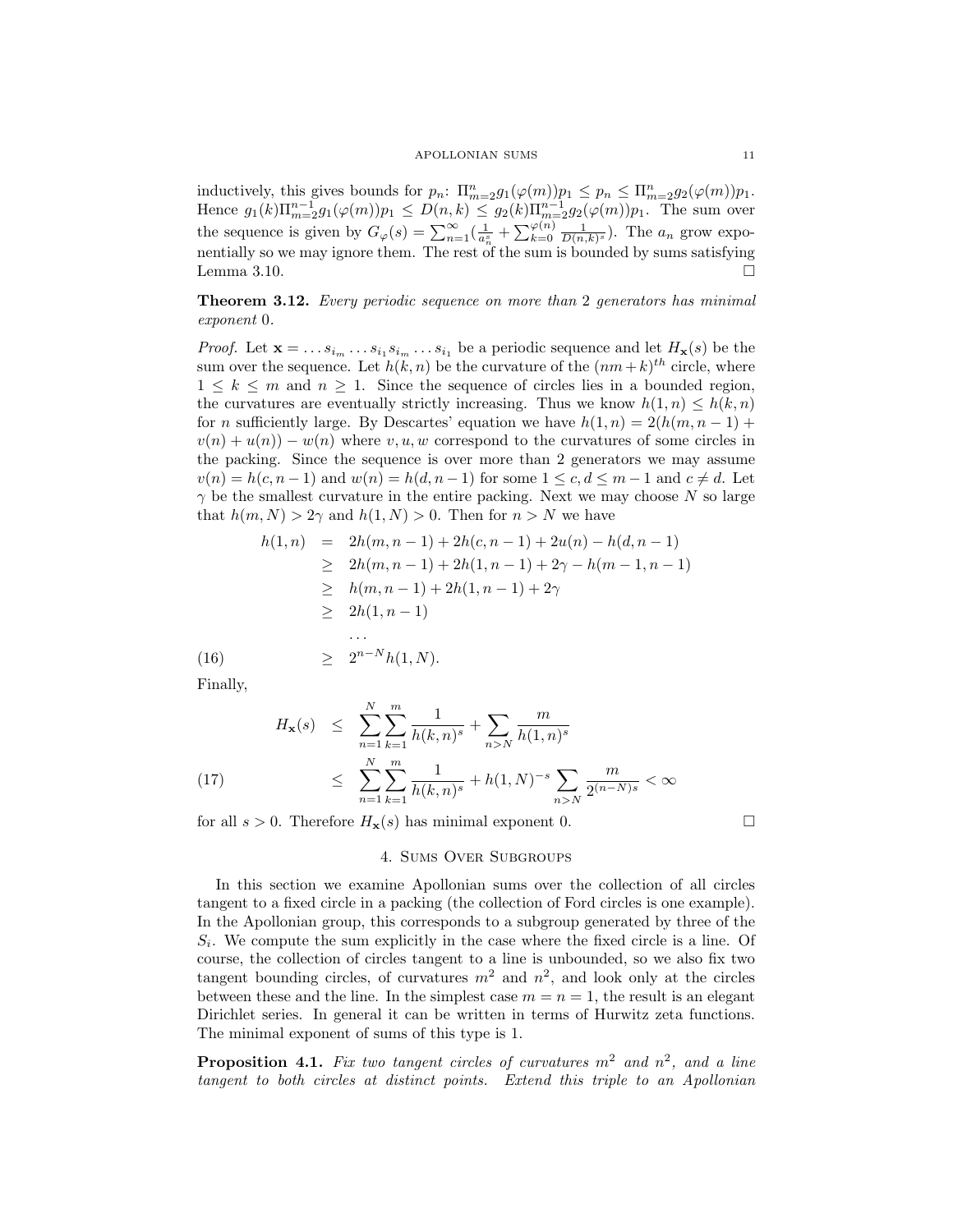packing. Let  $C$  be the collection of circles between the two fixed circles and the line, and tangent to the line. The Apollonian sum over this collection is given by  $F(s) = \frac{m^{-2s}}{\zeta(2s)} \sum_{k=1}^{\infty} \zeta(2s, \frac{n}{m}k) - (\frac{m}{nk})^{2s}.$ 

Proof. Each circle in the packing is in one-to-one correspondence with a node in the Stern-Brocot tree. Given  $(a, b)$  relatively prime there is a circle of curvature  $(am + bn)^2$ . Thus

(18)  
\n
$$
F(s) = \sum_{(a,b)=1} \frac{1}{(am + bn)^{2s}}
$$
\n
$$
= \frac{1}{\zeta(2s)} \sum_{a=1}^{\infty} \sum_{b=1}^{\infty} \frac{1}{(am + bn)^{2s}}
$$
\n
$$
= \frac{m^{-2s}}{\zeta(2s)} \sum_{k=1}^{\infty} \zeta(2s, \frac{n}{m}k) - (\frac{m}{nk})^{2s}.
$$

Corollary 4.2. This sum, and hence general sums over three generators in the Apollonian group, have minimal exponent 1.

 $\Box$ 

A simpler form is possible when  $m, n$  are linearly dependent over  $\mathbb Q$ . In this case, we may rescale the packing to assume that  $m, n$  are relatively prime integers. We need an elementary lemma on integer combinations of m and n.

**Lemma 4.3.** Given  $m, n \in \mathbb{N}$  relatively prime let  $f_{m,n}(c) = |\{(a, b) \in \mathbb{N}^2 : am +$  $bn = c$ . If  $c = kmn + j$  with  $1 \le j \le mn$  then  $f_{m,n}(c) = k + f_{m,n}(j)$ . Futhermore  $f_{m,n}: \{1,\ldots,mn\} \to \{0,1\}.$ 

*Proof.* Given a solution pair  $(x, y)$  every other solution is given by  $(x + in, y - im)$ where  $i \in \mathbb{Z}$ . Now suppose that  $c \leq mn$ . If there is a solution pair  $(x, y)$  satisfying  $mx + by = c$  and  $x, y > 0$  it is clear that  $x \leq n$  and  $y \leq m$ . Therefore there can be no other solution pairs satisfying the equation and satisfying  $x, y > 0$ . Therefore when  $c < mn$  the answer is either 1 or 0. If the answer is 0 there still exists a solution pair  $(x, y)$  where either  $x > 0$  and  $-m < y \leq 0$  or  $-n < x \leq 0$  and  $y > 0$  since c is positive. In the general case we may write  $c = mnk + j$  where  $k \geq 0$  and  $1 \leq j \leq mn$ . Fixing j and letting k vary it is easy to see that each time  $k$  increases by 1 the number of solutions increases by 1. This is equivalent to  $f_{m,n}(kmn + j) = k + f_{m,n}(j)$  where  $0 < j \leq mn$ .

**Remark:** It should be stressed that  $f$  is in general not a group homomorphism, and that f is never an extension of a character on  $(\mathbb{Z}/mn\mathbb{Z})^*$ . f is a homomorphism only in the special case where either  $m = 1$  or  $n = 1$  in which case f is the trivial homomorphism.

**Proposition 4.4.** In the setup of Proposition 4.1, assume that m and n are coprime integers. Then

(19) 
$$
F(s) = \frac{\zeta(2s-1)}{mn\zeta(2s)} + \frac{(mn)^{-2s}}{\zeta(2s)} \sum_{j=1}^{mn} \zeta(2s, \frac{j}{mn})(f_{m,n}(j) - \frac{j}{mn}).
$$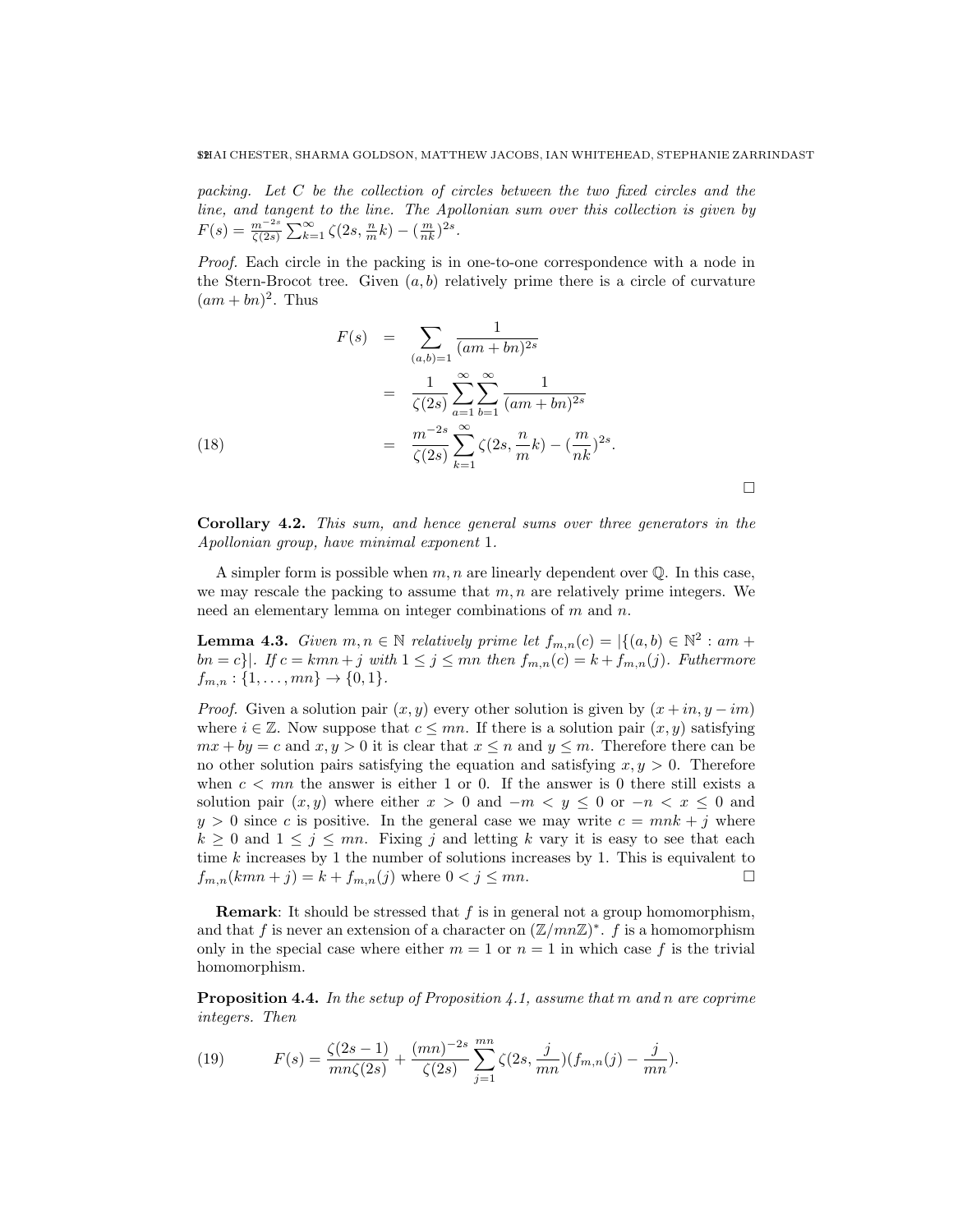*Proof.* As above, we have  $F(s) = \frac{1}{\zeta(2s)} \sum_{a=1}^{\infty} \sum_{b=1}^{\infty} \frac{1}{(am + bn)^{2s}}$ . Now  $am + bn$  must be an integer, and we write

$$
F(s) = \frac{1}{\zeta(2s)} \sum_{c=1}^{\infty} \sum_{am+bn=c} \frac{1}{c^{2s}}
$$
  
= 
$$
\frac{1}{\zeta(2s)} \sum_{k=0}^{\infty} \sum_{j=1}^{mn} \frac{k + f_{m,n}(j)}{(kmn + j)^{2s}}
$$
  
(20) = 
$$
\frac{\zeta(2s-1)}{mn\zeta(2s)} + \frac{(mn)^{-2s}}{\zeta(2s)} \sum_{j=1}^{mn} \zeta(2s, \frac{j}{mn})(f_{m,n}(j) - \frac{j}{mn}).
$$

Corollary 4.5. In the case  $m = n = 1$ , the sum is  $F(s) = \frac{\zeta(2s-1)}{\zeta(2s)} - 1 = \sum_{n=2}^{\infty} \frac{\phi(n)}{n^{2s}}$ where  $\phi$  denotes Euler's totient function.

The latter equality comes from identifying Ford circles with rational numbers between 0 and 1.

# 5. Sums Over Generations

We now turn to Apollonian sums over generations of circles in a packing. Given an initial Descartes configuration with four mutually tangent circles, the circles filling in the four interstices are said to be of generation one. The circles filling in the next twelve available interstices are said to be of a generation two, and so on. The Apollonian packing is union of all generations.



FIGURE 5. Building a packing generation by generation

Let  $G_{n,P}(s)$  denote the Apollonian sum over the  $n^{th}$  generation of circles in a packing  $P$  with fixed initial Descartes configuration. Each generation is a finite collection of circles, so  $G_{n,P}(s)$  converges for all s. Thus instead of the minimal exponent, we will focus on special values of the Apollonian sum, using recursive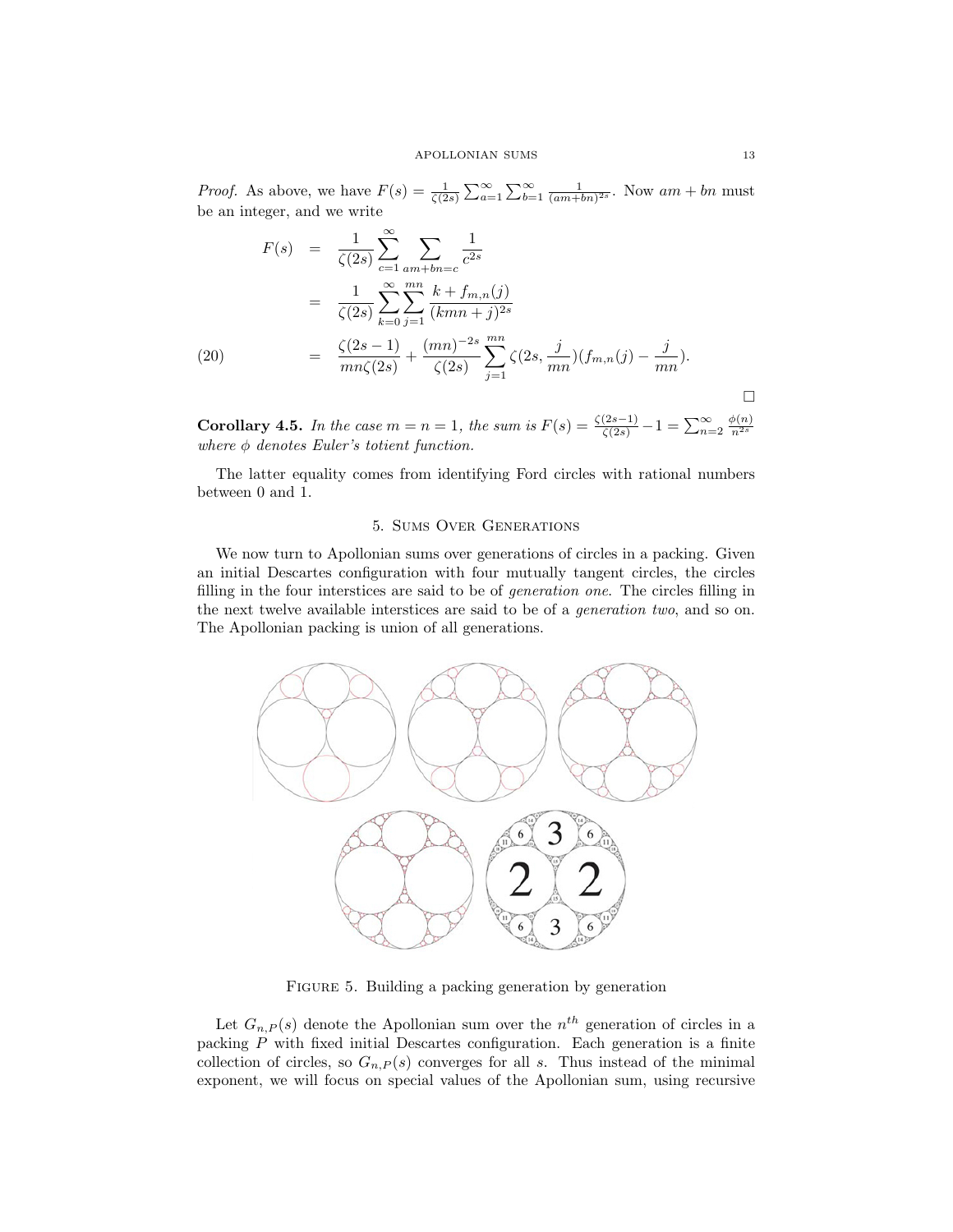relations between successive generations. The values when  $s = 0, -1, -2, \ldots$  can be viewed as the moments structure of the distribution of curvatures in generation n. By a noncommutative version of the central limit theorem, this distribution is approximately log-normal for large  $n$ . [11]

Note that the number of circles in generation n is  $4 \cdot 3^{n-1}$ , for  $n \ge 1$ . This is the value of  $G_{n,P}(0)$ . We will study  $G_{n,P}(-1)$ , deriving an explicit formula from a recursive relationship between generations. Since  $-1$  and P are fixed here, we define  $g_n = G_{n,P}(-1)$ .

Theorem 5.1. In an Apollonian packing, the sum of the curvatures in generation **n** is given by  $g_n = -\frac{g_0}{9}(\frac{\alpha}{\beta^{n+1}} + \frac{\bar{\alpha}}{\beta^{n+1}})$  for n ≥ 1, where  $\alpha = \frac{91+31\sqrt{13}}{26}$ ,  $\bar{\alpha} = \frac{91-31\sqrt{13}}{26}$ and  $\beta = \frac{4+\sqrt{13}}{3}, \bar{\beta} = \frac{4-\sqrt{13}}{3}.$ 

Proof. We first find a recursive formula for the sum of the curvatures in generation n. The sum of the curvatures in an initial Descartes quadruple,  $(a, b, c, d)$ , is given by  $g_0 = a + b + c + d$ .

The four circles of generation one have curvatures  $2(b+c+d)-a$ ,  $2(a+c+d)-b$ ,  $2(a + b + d) - c$  and  $2(a + b + c) - d$ . So, their sum is  $g_1 = 5g_0$ .

To find the curvature sum for the  $4 \cdot 3^{n-1}$  circles in generation n, we view the previous generations as a set of  $4 \cdot 3^{n-1}$  overlapping Descartes quadruples. This yields recursive formulas:

$$
g_2 = 5(3g_0 + g_1) - g_0
$$
  
\n
$$
g_3 = 5(6g_0 + 3g_1 + g_2) - 3g_0
$$
  
\n
$$
g_4 = 5(12g_0 + 6g_1 + 3g_2 + g_3) - (6g_0 + 3g_1)
$$
  
\n
$$
g_5 = 5(24g_0 + 12g_1 + 6g_2 + 3g_3 + g_4) - (12g_0 + 6g_1 + 3g_2)
$$
  
\n
$$
\vdots
$$
  
\n
$$
n-3
$$

(21) 
$$
g_n = 27\left(\sum_{i=0}^{n-3} 2^{n-(3+i)}g_i\right) + 15g_{n-2} + 5g_{n-1}, \text{ for all } n \ge 3
$$

Define a generating function by

(22) 
$$
A(x) = \sum_{n=0}^{\infty} g_n x^n = g_0 + g_1 x + g_2 x^2 + \cdots
$$

The recursive formulas above imply that  $A(x) = g_0(\frac{2}{3} + \frac{1}{3} \cdot \frac{7x+1}{3x^2-8x+1})$ 

To recover the coefficients  $g_n$  we decompose  $A(x)$  by partial fractions and rewrite it as a sum of geometric series.

(23) 
$$
A(x) = g_0 - \frac{g_0}{9} \left( \frac{\alpha}{\beta^2} + \frac{\bar{\alpha}}{\bar{\beta}^2} \right) x - \frac{g_0}{9} \left( \frac{\alpha}{\beta^3} + \frac{\bar{\alpha}}{\bar{\beta}^3} \right) x^2 - \frac{g_0}{9} \left( \frac{\alpha}{\beta^4} + \frac{\bar{\alpha}}{\bar{\beta}^4} \right) x^3 - \cdots
$$

where  $\alpha = \frac{91+31\sqrt{13}}{26}$ ,  $\bar{\alpha} = \frac{91-31\sqrt{13}}{26}$  and  $\beta = \frac{4+\sqrt{13}}{3}$ ,  $\bar{\beta} = \frac{4-\sqrt{13}}{3}$ .

Comparing the coefficients of (23) and (22), we find the closed form expression for  $g_n$ .

(24) 
$$
g_n = -\frac{g_0}{9} \left( \frac{\alpha}{\beta^{n+1}} + \frac{\bar{\alpha}}{\bar{\beta}^{n+1}} \right), \text{ for all } n \ge 1.
$$

 $\Box$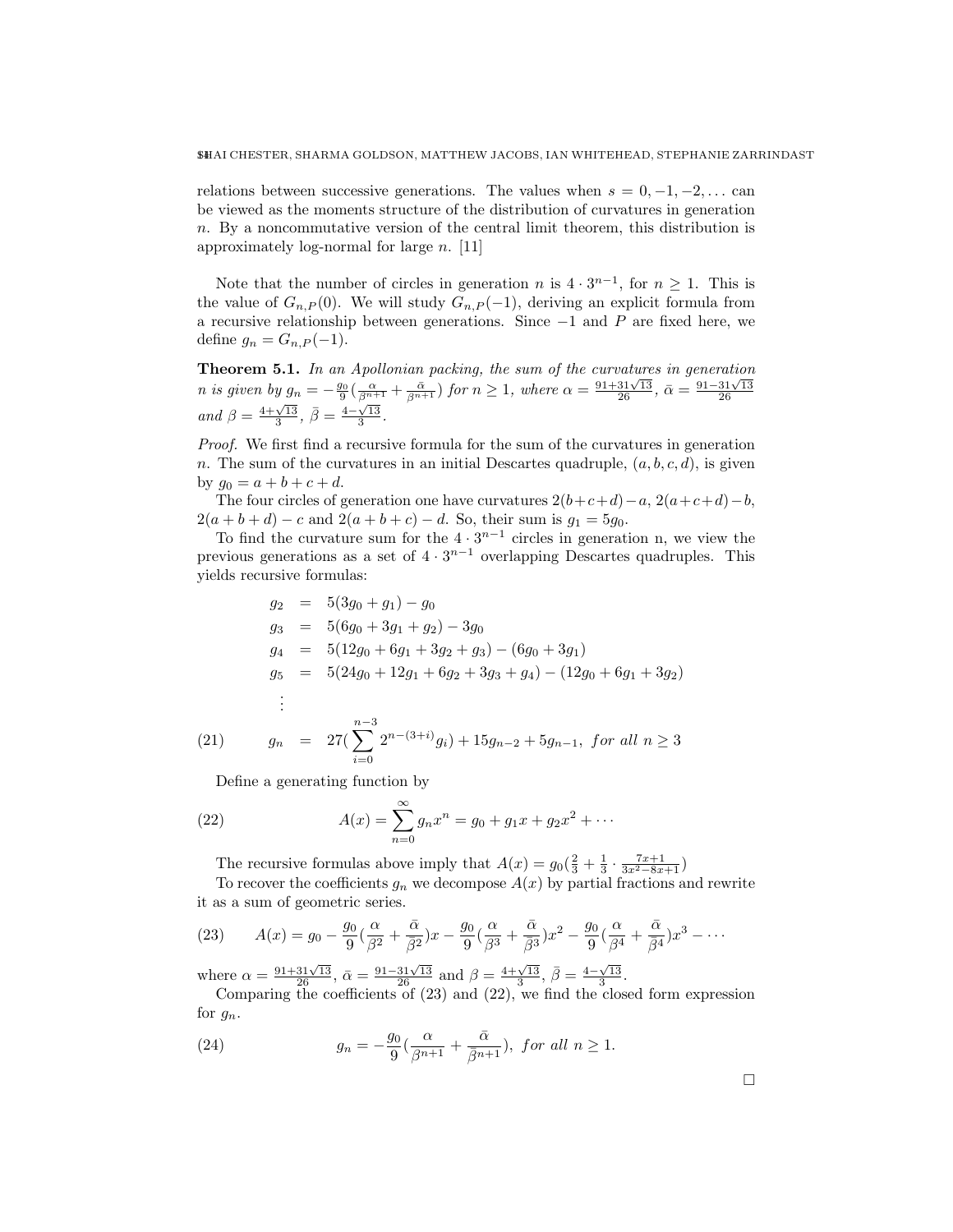A similar recursive relationship between generations exists for  $G_{n,P}(-2)$ , the sum of squares of the curvatures. This uses Descartes' equation in a fundamental way, suggesting that higher powers are substantially more difficult. Leaving that topic aside, we now partition the all circles in a packing into four classes, which we call colors.

We note that the Apollonian group does not allow for permutations of the entries in a Descartes quadruple  $(a, b, c, d)$ . In fact, the order of entries naturally divides the set of circles in a packing into four classes. Another approach is to assign four different colors to the circles of an initial Descartes configuration. This induces a coloring of the entire packing, which is in fact the unique four-coloring of an associated planar graph.

Given Apollonian packing P with initial configuration  $(a, b, c, d)$ , partition the set of circles in the packing into four classes, called colors:

(1) pink: the circle a, and circles of reduced form  $S_1 S_{i_1} ... S_{i_n}$ 

(2) blue: the circle b, and circles of reduced form  $S_2S_{i_1}...S_{i_n}$ 

(3) yellow: the circle c, and circles of reduced form  $S_3S_{i_1}...S_{i_n}$ 

(4) red: the circle d, and circles of reduced form  $S_4S_{i_1}...S_{i_n}$ .

The reduced form of a circle refers to the shortest sequence of generators  $S_i$  required to reach it.

We will study blue circles, without loss of generality. Let  $G_{n,P,blue}(s)$  denote the Apollonian sum over blue circles of generation n. We have  $G_{n,P,blue}(0) = 3^n - 1$ for  $n \geq 1$ . We will now build off Theorem 5.1 to give an explicit formula for  $G_{n,P,blue}(-1)$ . For convenience, we denote this quantity  $b_n$ .

Theorem 5.2. The sum of the curvatures of blue circles in generation n is:

$$
(25)\ \ b_n = \frac{2g_0}{9} \left( \left( \frac{\alpha}{\beta^n} \right) \left( \frac{(-3\beta^2)^{\lfloor \frac{n+1}{2} \rfloor} - 1}{3\beta^2 + 1} \right) + \left( \frac{\bar{\alpha}}{\bar{\beta}^n} \right) \left( \frac{(-3\bar{\beta}^2)^{\lfloor \frac{n+1}{2} \rfloor} - 1}{3\bar{\beta}^2 + 1} \right) \right) + (-3)^{\lfloor \frac{n+1}{2} \rfloor} b_0
$$

where  $\alpha$ ,  $\bar{\alpha}$ ,  $\beta$ , and  $\bar{\beta}$  are as in the previous theorem. This is solely a function of  $n, g_0, and b_0, not of the other initial curvatures.$ 

*Proof.* We first find a recursive formula for  $b_n$  using the same technique as in Theorem 5.1. We show the first few generations  $b_i$  to demonstrate the derivation of this formula.

$$
b_0 = b
$$
  
\n
$$
b_1 = 2a - b + 2c + 2d = 2(g_0 - b_0) - b_0
$$
  
\n
$$
b_2 = 4(g_1 - b_1) + 2(g_0 - b_0) - 3b_0
$$
  
\n
$$
b_3 = 8(g_0 - b_0) + 4(g_1 - b_1) + 2(g_2 - b_2) - 6b_0 - 3b_1
$$
  
\n:  
\n:  
\n(26) 
$$
b_n = \sum_{i=0}^{n-1} 2^{n-i} (g_i - b_i) - 3 \sum_{i=0}^{n-2} 2^{n-2-i} b_i
$$

Rewriting  $b_{n-1}$  according to this expression, substituting, and simplifying, we obtain  $b_n = 2g_{n-1} - 3b_{n-2}$  for  $n \ge 2$ . For  $n = 1$ , we have  $b_1 = 2g_0 - 3b_0$ . A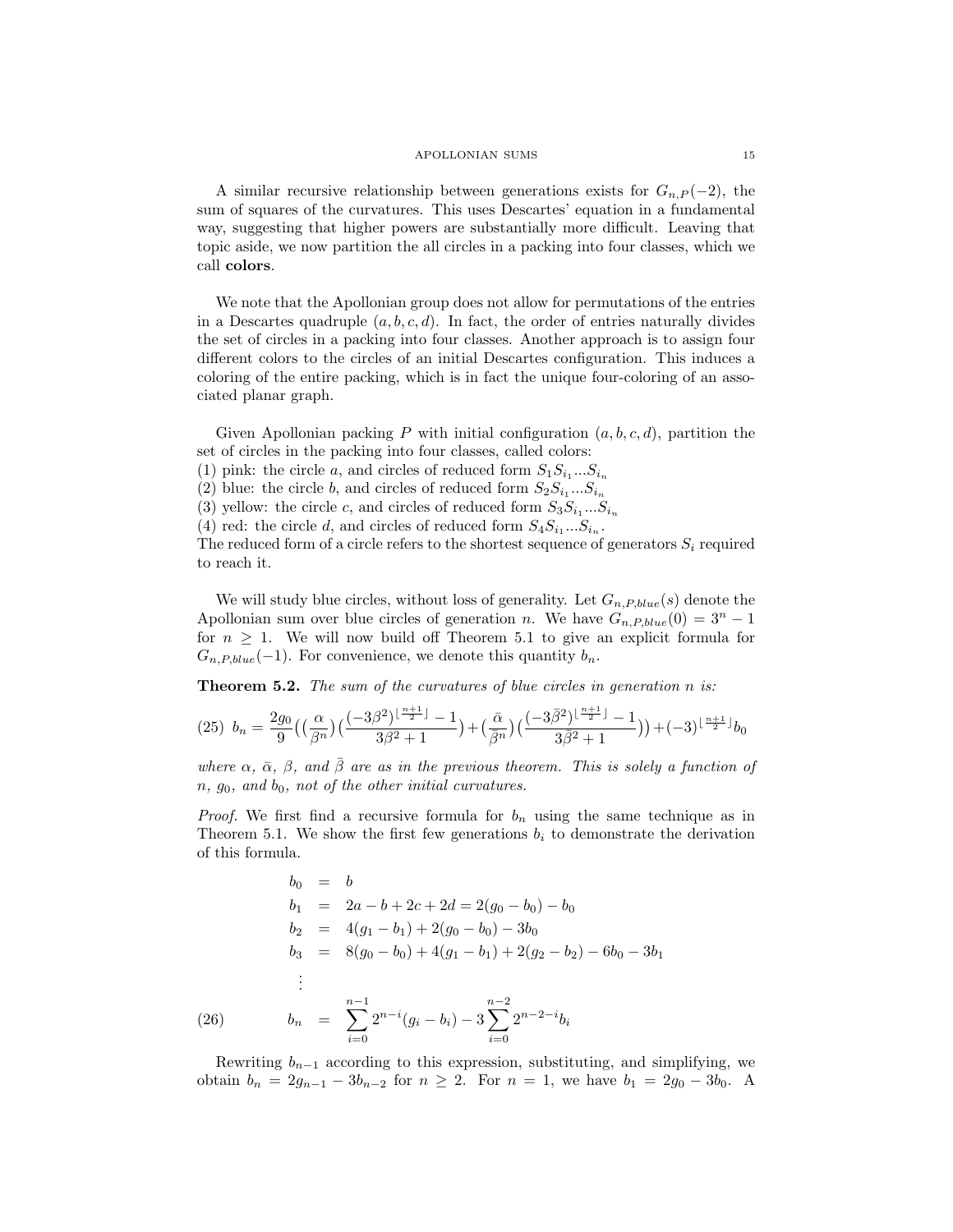

16SHAI CHESTER, SHARMA GOLDSON, MATTHEW JACOBS, IAN WHITEHEAD, STEPHANIE ZARRINDAST

FIGURE 6. A packing with coloring partially illustrated.

continued expansion of the  $b_i$  terms yields the sum:

(27) 
$$
b_n = 2 \sum_{k=0}^{\lfloor \frac{n-1}{2} \rfloor} (-3)^k g_{n-1-2k} + (-3)^{\lfloor \frac{n+1}{2} \rfloor} b_0.
$$

We now use Theorem 5.1 to obtain

(28) 
$$
b_n = \frac{-2g_0}{9} \sum_{k=0}^{\lfloor \frac{n-1}{2} \rfloor} (-3)^k \left( \frac{\alpha}{\beta^{n-2k}} + \frac{\bar{\alpha}}{\bar{\beta}^{n-2k}} \right) + (-3)^{\lfloor \frac{n+1}{2} \rfloor} b_0
$$

where  $\alpha$ ,  $\bar{\alpha}$ ,  $\beta$ , and  $\bar{\beta}$  are as above. Computing the summation and simplifying gives the theorem.

 $\Box$ 

### **REFERENCES**

- [1] D. W. Boyd The residual set dimension of the Apollonian packing, Mathematika, 20 (1973), pp 170-174.
- [2] D. W. Boyd The sequence of radii in an Apollonian packing, Mathematics of Computation, 39 (1982), pp 249-254.
- [3] A. Brocot, Calcul des rouages par approximation, nouvelle methode, Revue Chonometrique, 3, pp 186-194 (French).
- [4] L. R. Ford, Fractions, The American Mathematical Monthly, 45 No. 9 (1938).